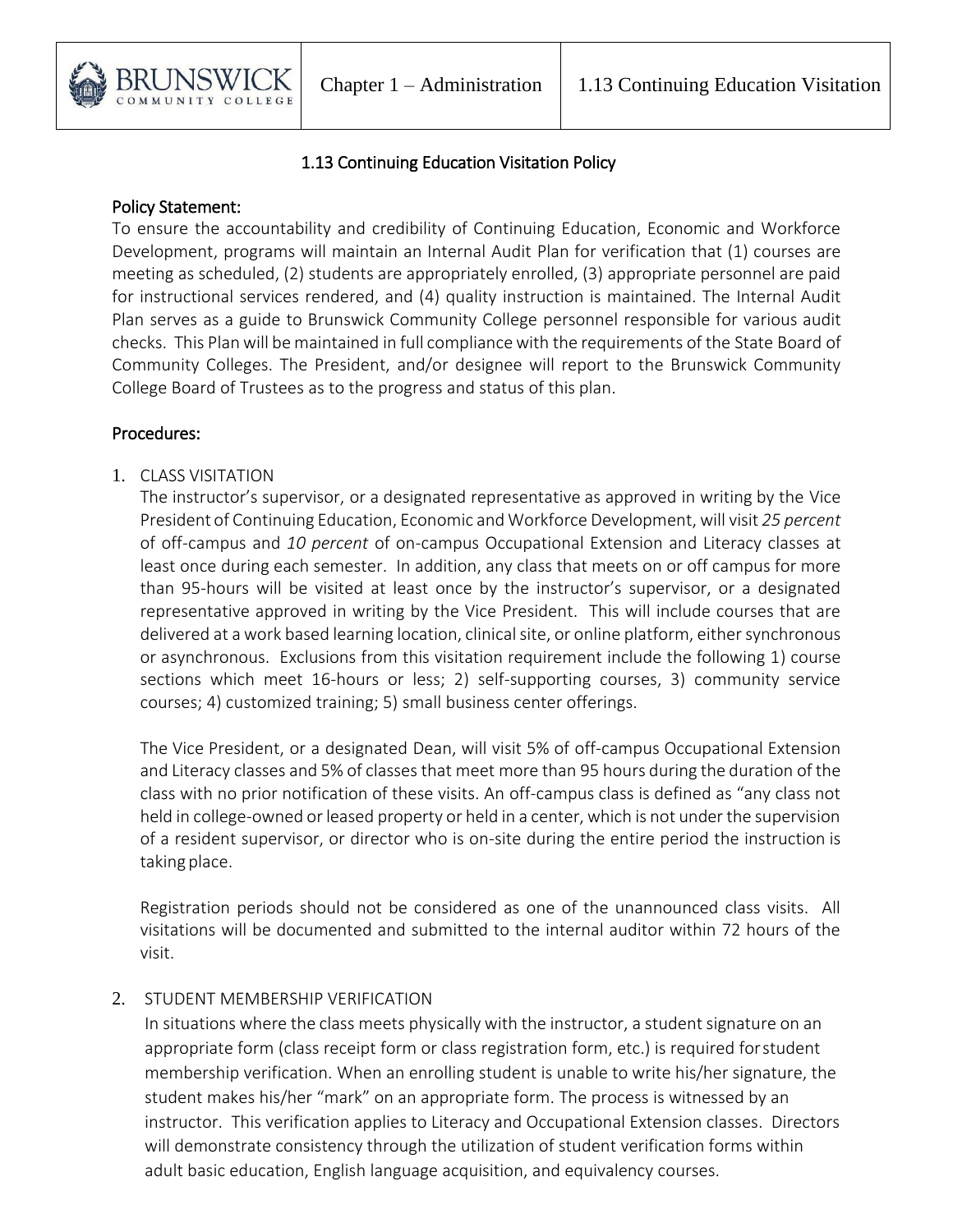In situations in which the class does not meet physically (such as distance education) one of the following two criteria is required for student membership verification during class delivery:

- i. Evidence of payment of the applicable registration fee by the student. This evidence must link a specific student's payment to the specific class paid for. In case where no registration fee is paid documentation of the student's approved fee waiver is required.
- ii. Electronic certification by the student, such as an emailed or faxed registration form or an electronic signature or an email, will be required for student membership verification in the course.

# 3. INSTRUCTOR VERIFICATION

College procedures associated with the payment of all full-time and part-time personnel outline a mutual responsibility of the Continuing Education, Economic and Workforce Development and the Office of Budget and Finance to ensure that instructional services have been rendered and that the proper individuals are being paid. Verification of accurate instructor payment is ensured as follows:

- i. An instructor is positively identified upon initial employment by submitting a photocopy of the Social Security card/green card, a photo copy of current driver's license, the Federal I-9 form (with supporting documentation), and state and federal tax forms to the Human Resources.
- ii. A part-time instructor contract signed by the Vice President for Continuing Education, Economic and Workforce Development or designee.
- iii. The appropriate Continuing Education, Economic and Workforce Development director verifies the timesheet/invoice amount and end of the course paperwork for each instructor for each course. Business Office personnel disperses the instructor's pay. The verifications are maintained in the Business Office until released from audit.

### 4. INSTITUTIONAL APPROVAL PROCESS

The Vice President for Continuing Education, Economic and Workforce Development or designated Dean is responsible for approving the establishment/offering of all continuing education classes consistent with the mission and role of the community college system. The Vice President for Continuing Education, Economic and Workforce Development also ensures that a planning and evaluation process is in place that meets the criteria for accreditation by the Southern Association of Colleges and Schools (SACSCOC).

### 5. INSTITUTIONAL RESPONSIBILITY FOR ACCURACY

The President of Brunswick Community College has overall responsibility for institutional administration and has taken appropriate measures to ensure that this Internal Audit Plan is maintained and that the institution complies with its approved procedures. To that end, the President has personally reviewed and approved this plan and maintains appropriate supervision of the Continuing Education, Economic and Workforce Development division to ensure its implementation.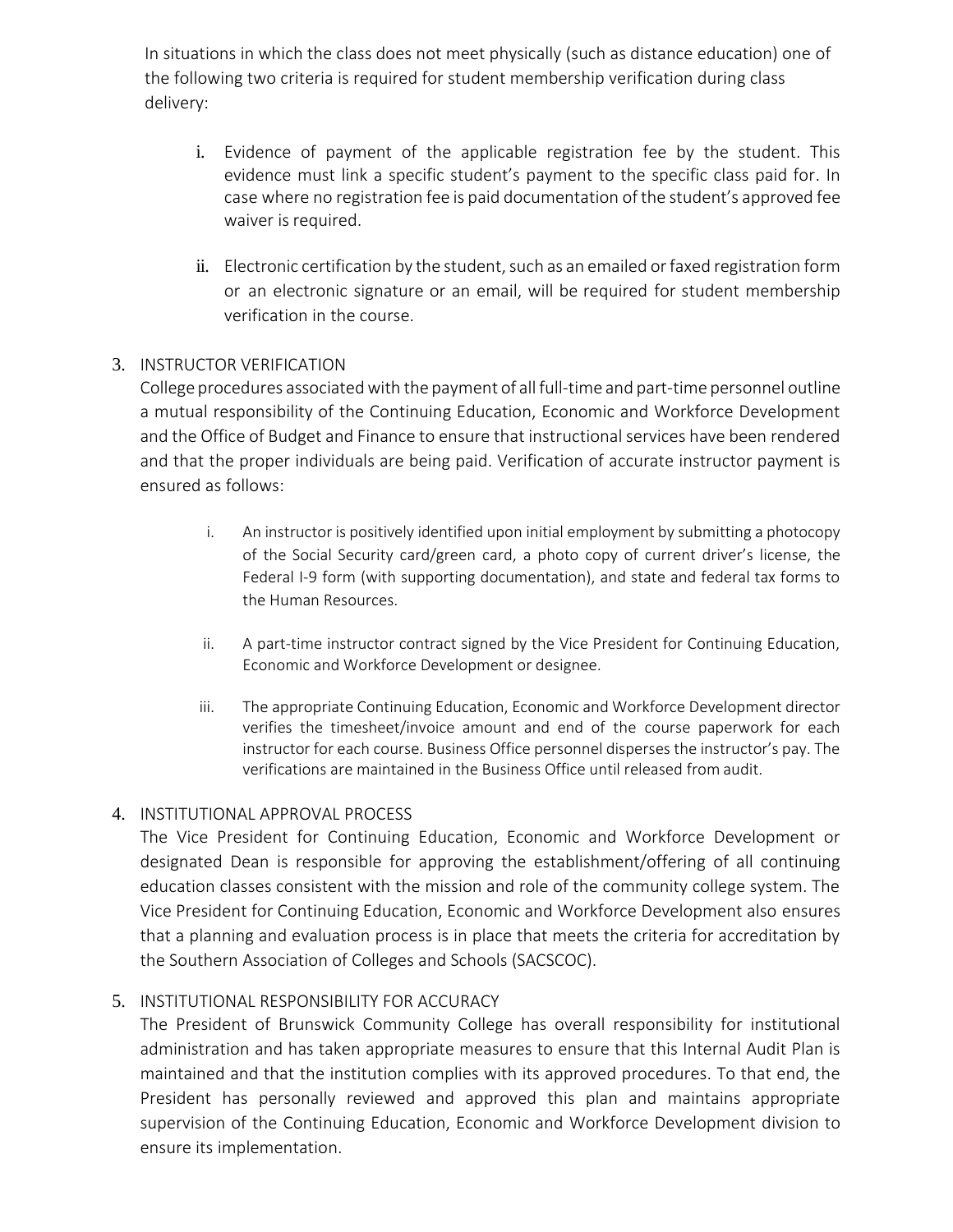- i. At least twice a year, internal audit results as outlined in this Plan, will be submitted to the President in writing by the Vice President of Continuing Education, Economic & Workforce Development.
- ii. The President will report annually to the Board of Trustees the following: results of formal audits conducted by compliance personnel through the N.C. Community College System; updates and revisions to this Plan; internal audit findings outlined in this Plan.

*Approved by the Brunswick Community College Board of Trustees March 16, 2017 and Revisions to Procedures approved by Cabinet on April 29, 2019*